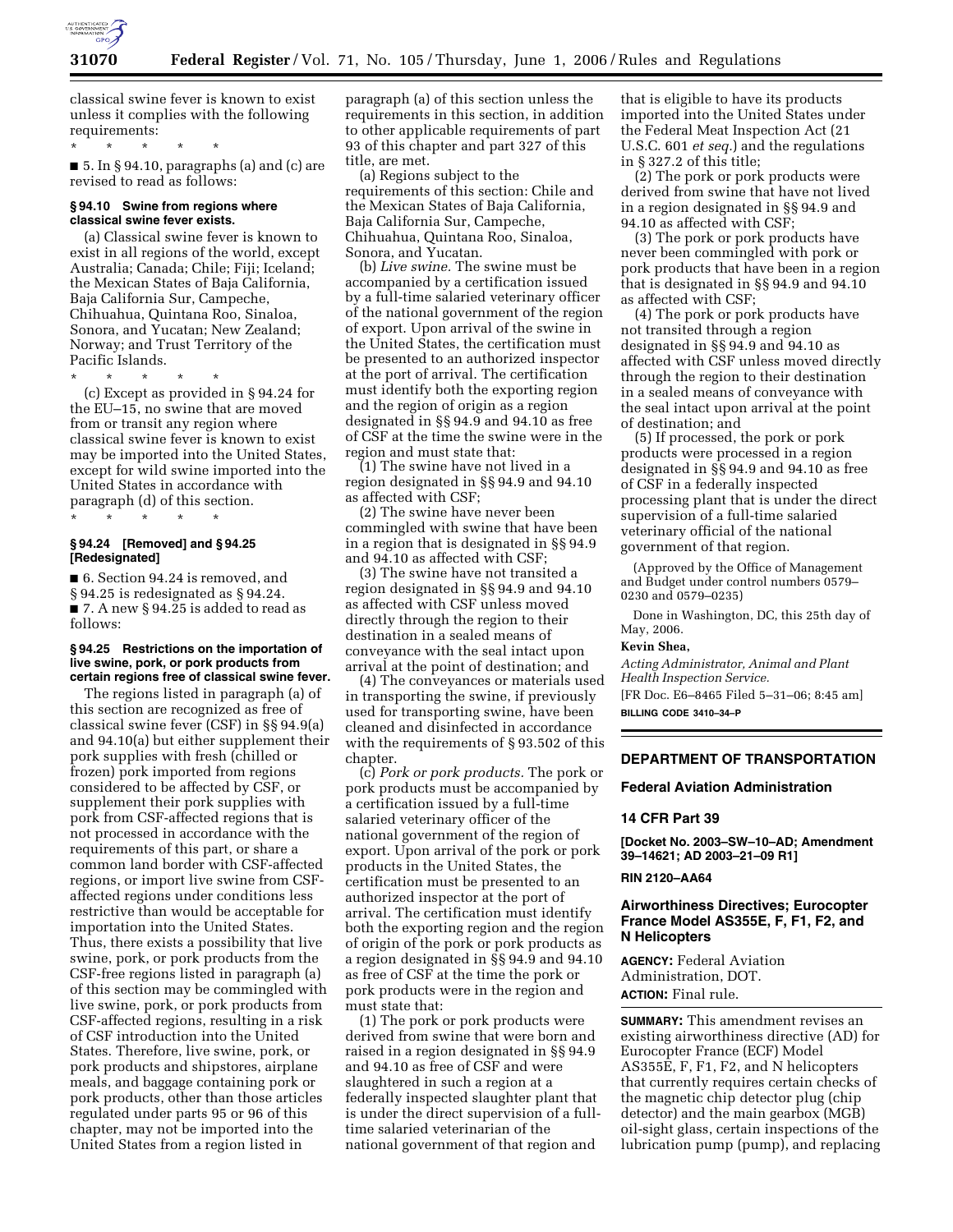the MGB and the pump with an airworthy MGB and pump, if necessary. Also, the AD requires that before an MGB or pump with any hours time-inservice (TIS) can be installed, it must meet the AD requirements. This amendment retains those requirements but limits the applicability to one part number with certain serial-numbered pumps or modified after a certain date. This amendment is prompted by an investigation by the manufacturer that revealed a malfunction occurred after modifying the pump case on certain pumps after major overhaul and repairs. The actions specified by this AD are intended to limit the applicability to certain pumps, to detect sludge on the chip detector, to prevent failure of the MGB pump, seizure of the MGB, loss of drive to an engine and main rotor, and subsequent loss of control of the helicopter.

**DATES:** Effective July 6, 2006.

**ADDRESSES:** The service information referenced in this AD may be obtained from American Eurocopter Corporation, 2701 Forum Drive, Grand Prairie, Texas 75053–4005, telephone (972) 641–3460, fax (972) 641–3527. This information may be examined at the FAA, Office of the Regional Counsel, Southwest Region, 2601 Meacham Blvd., Room 663, Fort Worth, Texas.

**FOR FURTHER INFORMATION CONTACT:** Ed Cuevas, Aviation Safety Engineer, FAA, Rotorcraft Directorate, Safety Management Group, Fort Worth, Texas 76193-0111, telephone (817) 222–5355, fax (817) 222–5961.

**SUPPLEMENTARY INFORMATION:** A proposal to amend 14 CFR part 39 by revising AD 2003–21–09, Amendment 39–13344 (68 FR 60284, October 22, 2003), for the specified ECF Model AS355E, F, F1, F2, and N helicopters, was published in the **Federal Register**  on September 26, 2005 (70 FR 56140). The action proposed to revise AD 2003– 21–09 to require the same actions as the existing AD but would limit the applicability to ECF helicopters with a pump, part number (P/N) 355A32– 0700–01, with a serial number (S/N) 5731 or higher or with a S/N below 5731 if the pump has been overhauled or repaired after June 1, 1995.

The Direction Generale De L'Aviation Civile (DGAC), the airworthiness authority for France, notified the FAA that an unsafe condition may exist on the specified ECF model helicopters. The DGAC advises that the insufficiently lubricated power transmission assembly deteriorates until it causes the loss of the drive train for one or even both engines.

Since issuing AD 2003–21–09, ECF issued Alert Service Bulletin No. 05.00.40, dated November 16, 2004 (ASB), which specifies that the effectivity is limited to each pump, P/ N 355A32–0700–01, with a S/N equal to or above 5731 and with a S/N below 5731, if they have been overhauled or repaired after June 1, 1995. An investigation revealed that the malfunction is due to a modification to the shape of the pump case. An enlarged opening of the chamber after machining generates additional loads on the pump. The modification was made to the one part-numbered pump with the previously specified serial numbers; therefore, the ASB limits the effectivity to those pumps. The DGAC classified this service bulletin as mandatory and issued AD F–2002–331–071 R2, dated November 24, 2004 to ensure the continued airworthiness of these helicopters in France.

These helicopter models are manufactured in France and are type certificated for operation in the United States under the provisions of 14 CFR 21.29 and the applicable bilateral agreement. Pursuant to the applicable bilateral agreement, the DGAC has kept the FAA informed of the situation described above. The FAA has examined the findings of the DGAC, reviewed all available information, and determined that AD action is necessary for products of these type designs that are certificated for operation in the United States.

Interested persons have been afforded an opportunity to participate in the making of this amendment. No comments were received on the proposal or the FAA's determination of the cost to the public. The FAA has determined that air safety and the public interest require the adoption of the rule as proposed except for minor editorial changes made throughout the AD that neither increase the economic burden on any operator nor increase the scope of the AD.

The FAA estimates that this AD will affect 105 helicopters of U.S. registry, assuming they all have MGB pumps with applicable S/Ns. It will take about:

• 10 minutes to check the chip detector and the MGB oil sight glass,

• 4 work hours to remove the MGB and pump,

• 1 work hour to inspect the pump, and

• 4 work hours to install a serviceable MGB and pump at an average labor rate of \$65 per work hour.

• \$4,000 for an overhauled pump and up to \$60,000 for an overhauled MGB per helicopter.

The manufacturer has represented to the FAA that the standard warranty applies if failure occurs within the first 2 years and operating time is less than 1,000 hours. Based on these figures, we estimate the revised total cost impact of the AD on U.S. operators to be \$360,335 per year, assuming replacement of one MGB and pump on one helicopter per year and a daily check on all helicopters for 260 days per year.

### **Regulatory Findings**

The regulations adopted herein will not have a substantial direct effect on the States, on the relationship between the national Government and the States, or on the distribution of power and responsibilities among the various levels of government. Therefore, it is determined that this final rule does not have federalism implications under Executive Order 13132.

For the reasons discussed above, I certify that this action (1) is not a ''significant regulatory action'' under Executive Order 12866; (2) is not a ''significant rule'' under DOT Regulatory Policies and Procedures (44 FR 11034, February 26, 1979); and (3) will not have a significant economic impact, positive or negative, on a substantial number of small entities under the criteria of the Regulatory Flexibility Act. A final evaluation has been prepared for this action and it is contained in the Rules Docket. A copy of it may be obtained from the Rules Docket at the location provided under the caption **ADDRESSES.** 

### **Authority for This Rulemaking**

Title 49 of the United States Code specifies the FAA's authority to issue rules on aviation safety. Subtitle I, Section 106, describes the authority of the FAA Administrator. Subtitle VII, Aviation Programs, describes in more detail the scope of the Agency's authority.

We are issuing this rulemaking under the authority described in Subtitle VII, Part A, Subpart III, Section 44701, ''General requirements.'' Under that section, Congress charges the FAA with promoting safe flight of civil aircraft in air commerce by prescribing regulations for practices, methods, and procedures the Administrator finds necessary for safety in air commerce. This regulation is within the scope of that authority because it addresses an unsafe condition that is likely to exist or develop on products identified in this rulemaking action.

## **List of Subjects in 14 CFR Part 39**

Air transportation, Aircraft, Aviation safety, Safety.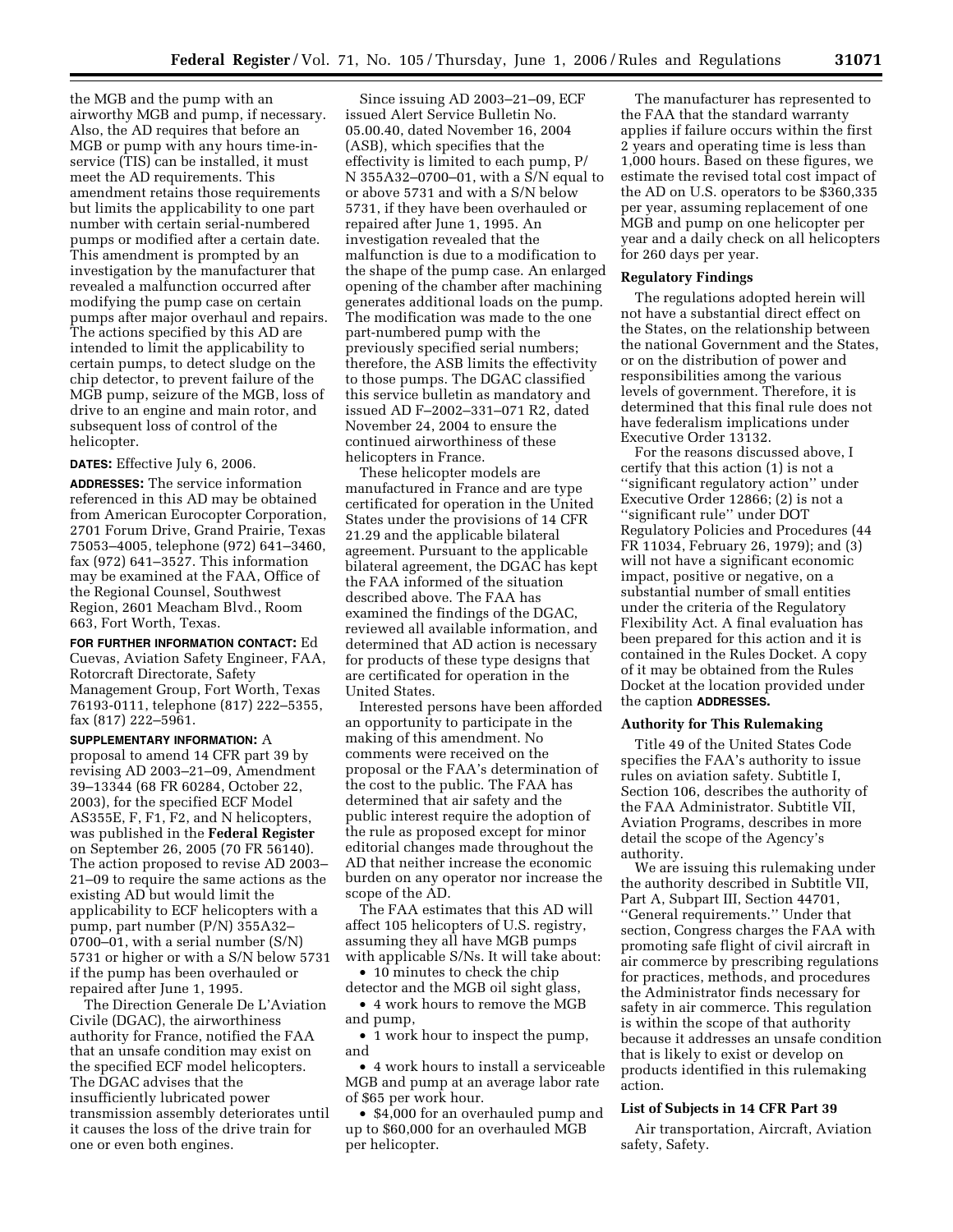## **Adoption of the Amendment**

■ Accordingly, pursuant to the authority delegated to me by the Administrator, the Federal Aviation Administration amends part 39 of the Federal Aviation Regulations (14 CFR part 39) as follows:

# **PART 39—AIRWORTHINESS DIRECTIVES**

■ 1. The authority citation for part 39 continues to read as follows:

**Authority:** 49 U.S.C. 106(g), 40113, 44701.

## **§ 39.13 [Amended]**

■ 2. Section 39.13 is amended by removing Amendment 39–13344 (68 FR 60284, October 22, 2003), and by adding a new airworthiness directive (AD), Amendment 39–14621, to read as follows:

# **2003–21–09 R1 Eurocopter France:**

Amendment 39–14621. Docket No. 2003–SW–10–AD. Revises AD 2003–21– 09, Amendment 39–13344, Docket No. 2003–SW–10–AD.

*Applicability:* Model AS355E, F, F1, F2, and N helicopters, with a main gear box

(MGB) lubrication pump (pump), part number (P/N) 355A32- $0$ 700-01, with a serial number (S/N) 5731 or higher or with a S/N below 5731 if the pump has been overhauled or repaired after June 1, 1995, certificated in any category.

*Compliance:* Required as indicated, unless accomplished previously.

To prevent failure of the MGB pump, seizure of the MGB, loss of drive to an engine and main rotor, and subsequent loss of control of the helicopter, accomplish the following:

(a) Before the first flight of each day and at intervals not to exceed 10 hours time-inservice (TIS), check the MGB magnetic chip detector plug (chip detector) for any sludge. Also, check for dark oil in the MGB oil-sight glass. An owner/operator (pilot) holding at least a private pilot certificate may perform this visual check and must enter compliance into the aircraft maintenance records in accordance with 14 CFR 43.11 and 91.417(a)(2)(v). ''Sludge'' is a deposit on the chip detector that is typically dark in color and in the form of a film or paste, as compared to metal chips or particles normally found on a chip detector. Sludge may have both metallic or nonmetallic properties, may consist of copper (pinion bearing), magnesium (pump case), and steel

(pinion) from the oil pump, and a nonmetallic substance from the chemical breakdown of the oil as it interacts with the metal.

**Note 1:** Eurocopter France Alert Telex No. 05.00.40R1, dated November 27, 2002, and Alert Service Bulletin No. 05.00.40, dated November 16, 2004, pertain to the subject of this AD.

(b) Before further flight, if any sludge is found on the chip detector, inspect the pump.

(c) Before further flight, if the oil appears dark in color when it is observed through the MGB oil-sight glass, take an oil sample. If the oil taken in the sample is dark or dark purple, before further flight, inspect the pump.

(d) While inspecting the pump, if you find any of the following, replace the MGB and the pump with an airworthy MGB and pump before further flight:

(1) Crank pin play,

- (2) Out of round bronze bushing (A of Figure 1),
- (3) Offset of the driven gear pinion,

(4) Metal chips, or

- (5) Wear (C of Figure 1).
- See the following Figure 1: